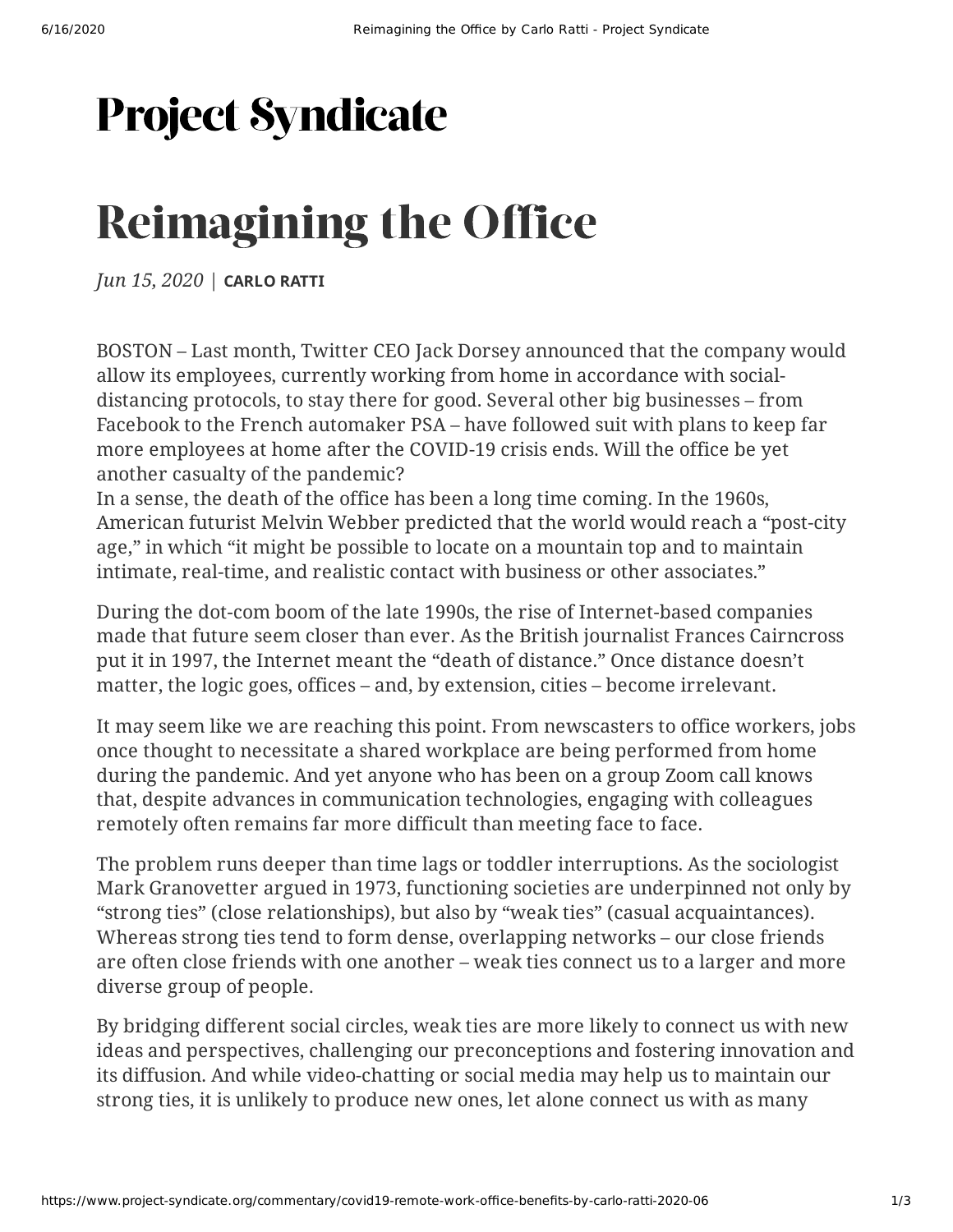people from outside our social circles: baristas, fellow train passengers, colleagues with whom we don't work directly, and so on.

An analysis of data from MIT students, professors, and administrators during the pandemic seems to bear this out. My colleagues and I built two models of the same communication network – one showing interactions before the campus was closed, and the other showing interactions during the shutdown.

Initial [results](https://www.youtube.com/watch?v=imQzQI96N-s&t=10s) – which will still need additional validation and peer review – indicate that interactions are narrowing, with people exchanging more messages within a smaller pool of contacts. In short, existing strong ties are deepening, while weak ties falter.

Perhaps in the future, it will be possible to mimic physical serendipity and form weak ties online. But, for now, online platforms appear ill-equipped to do so. On the contrary, they often actively filter out unknown individuals or opposing ideas – a function that was fueling political polarization even before the pandemic. As a result, our lockdown-enforced social bubbles are increasingly opaque.

Shared physical spaces seem to be the only antidote to this fragmentation. Offices, which facilitate deeper interactions among diverse acquaintances, can be a particularly powerful corrective.

And yet demand for shared spaces seems unlikely to return to pre-pandemic levels. Companies like Twitter that do not see productivity fall will be eager to lower overhead costs. As for employees, it was never going to take long to get used to living without long commutes, strict corporate schedules, and uncomfortable office attire.

#### Sign up to our Weekly Newsletter

your@email.com

#### Make your inbox smarter. Select [Newsletters](https://www.project-syndicate.org/member/editnewsletterpreferences?hash=)

This will have far-reaching implications. Even a 10% reduction in demand for office space could cause property values to plummet. But while this would be bad news for developers, designers, and real-estate agents, it could also ease the economic pressures behind urban gentrification.

In any case, companies would be well-advised not to eschew offices entirely, both for their own sake – new, innovative, and collaborative ideas are essential to success – and for the wellbeing of the societies in which they operate. Instead, they can allow employees to stay home more often, while taking steps to ensure that the time people do spend in the office is conducive to establishing weak ties.

This could mean, for example, transforming traditional floor plans, designed to facilitate solitary task execution, into more open, dynamic spaces, which encourage the so-called cafeteria effect. (Nowhere is it easier to establish weak ties than while